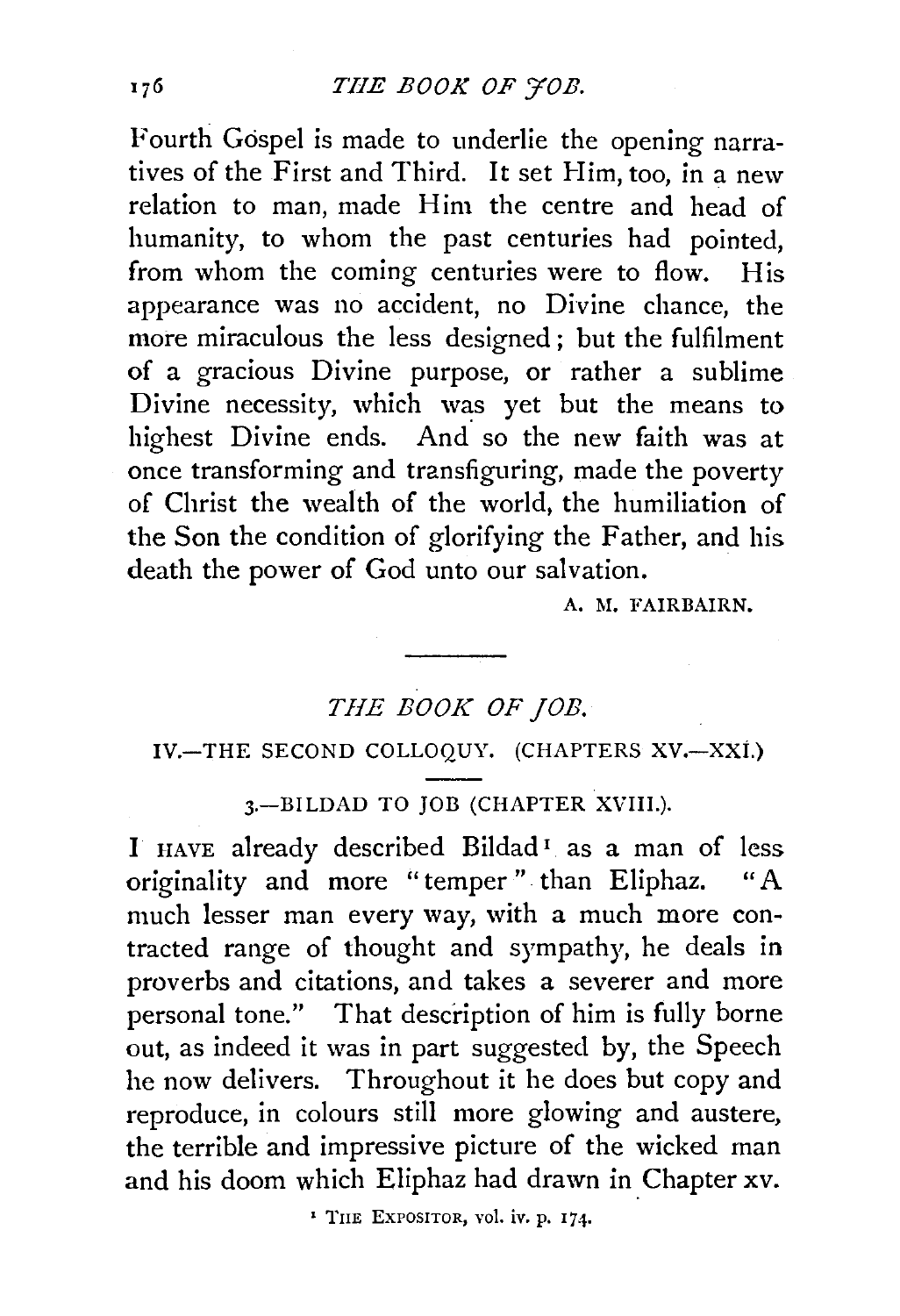Like Eliphaz, he depicts the sinner as wandering for his brief day amid snares, haunted by the terrors of an evil conscience, and then sinking into a premature and dishonourable tomb. Not only does he take his *motif*  from Eliphaz; he imitates his very manner, reproduces some of his very touches. If Eliphaz condemns the sinner for dwelling in houses "ordained to be ruins," doomed to desolation by the curse of God, Bildad describes his home as under the selfsame doom (Verses 14 and 15), as consumed by "brimstone," like the cities of the Plain. If Eliphaz gives us a long chain of citations from the Arab " fathers," Bildad repairs for wisdom and authority to the selfsame source-this brief Chapter containing at least a dozen allusions<sup>1</sup> to the gathered and priceless wisdom of the Arabian sages. When he quits this ancient and moss-grown fountain, his habit of citation still clings to him, and he quotes three or four sentences from Job himself, wresting them to his own purpose as he quotes them, and once at least he snatches a few words that will serve his turn from Eliphaz. Nay, so profoundly is his mind imbued with this proverbial lore, so deeply is it tinctured with the element it has long wrought in, that even when he is most himself his own style is polished, sententious, concise-the true *chokma* style; so that he makes pro· verbs when he cites none.

And as for his severity, if Zophar is now and then more blunt and passionate, there is nothing in the whole Poem more severe than Bildad's veiled allusions to Job's character and condition. They are the more severe because of the art which veils them under " a rich drapery of diversified figures," which lingers over

<sup>1</sup> See Commentary on Verses 4, 5, 6, 7, 12, 13, 15, 17, 20. VOL. VII. 12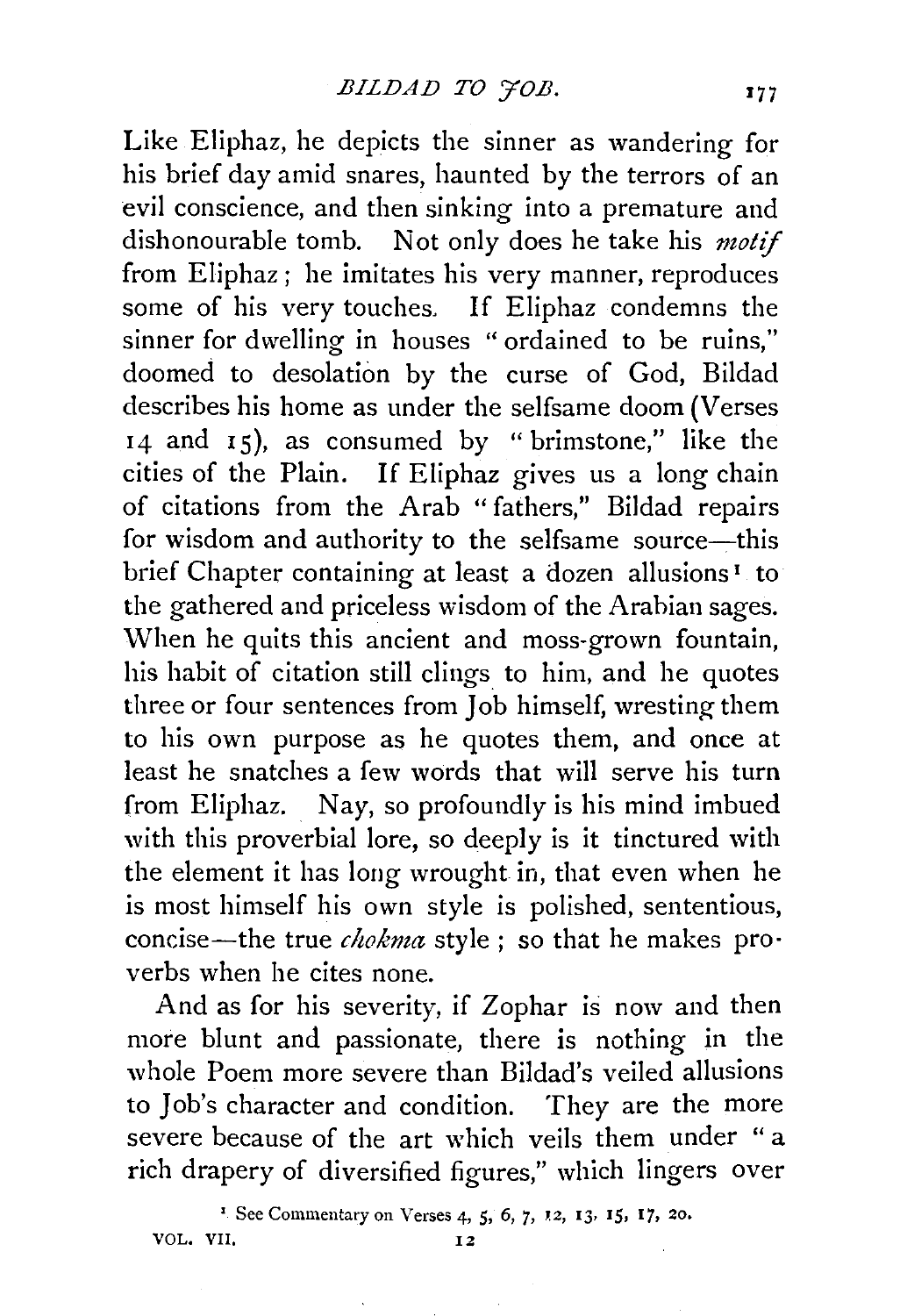them to polish and elaborate and give them a keener edge. That some of the strokes in his portrait of the wicked man *are* taken from the person and history of Job, is beyond doubt. What, for instance, can " that firstborn of death" (Verses  $13, 14$ ), who is to hand him over to "the king of terrors," be but that most cruel and fatal of diseases, the *elephantiasis*, by which the limbs of Job's body were being devoured ? And how can we fail to see in the " brimstone" of Verse 15 an allusion to the fire which, falling from heaven, had burned up the flocks of Job and the young men who kept them ? Who is the tree of Verse 16, if not Job, whose branches, the children now lost to him, had already been lopped off, and whose root, his own wasted existence, was even now being dried up ? And, again, who is he whose wealth, offspring, name, and memory are to be destroyed from the face of the earth as a warning to posterity (Verses  $17-20$ ), if not still Job, on whom that dreadful doom had already in great part fallen ? Under his dismal and forbidding picture, as if his meaning were not plain enough already, Bildad writes, "This is the doom of him that knoweth not God,"-implying that now and henceforth he regards Job as one to whom the Almighty was unknown.

We have, it is true, to elicit these allusions: but, when once they have been pointed out, no one fails to recognize them, or doubts that Bildad is " confronting" Job" with self-comparisons." And when we remem· ber that Job was the *friend* of Bildad, when we recall the horrible pain and shame and misery with which he was overwhelmed, we cannot but say of one who could look on his agony with "no compunctious visitings of nature," who could assail him in his utmost misery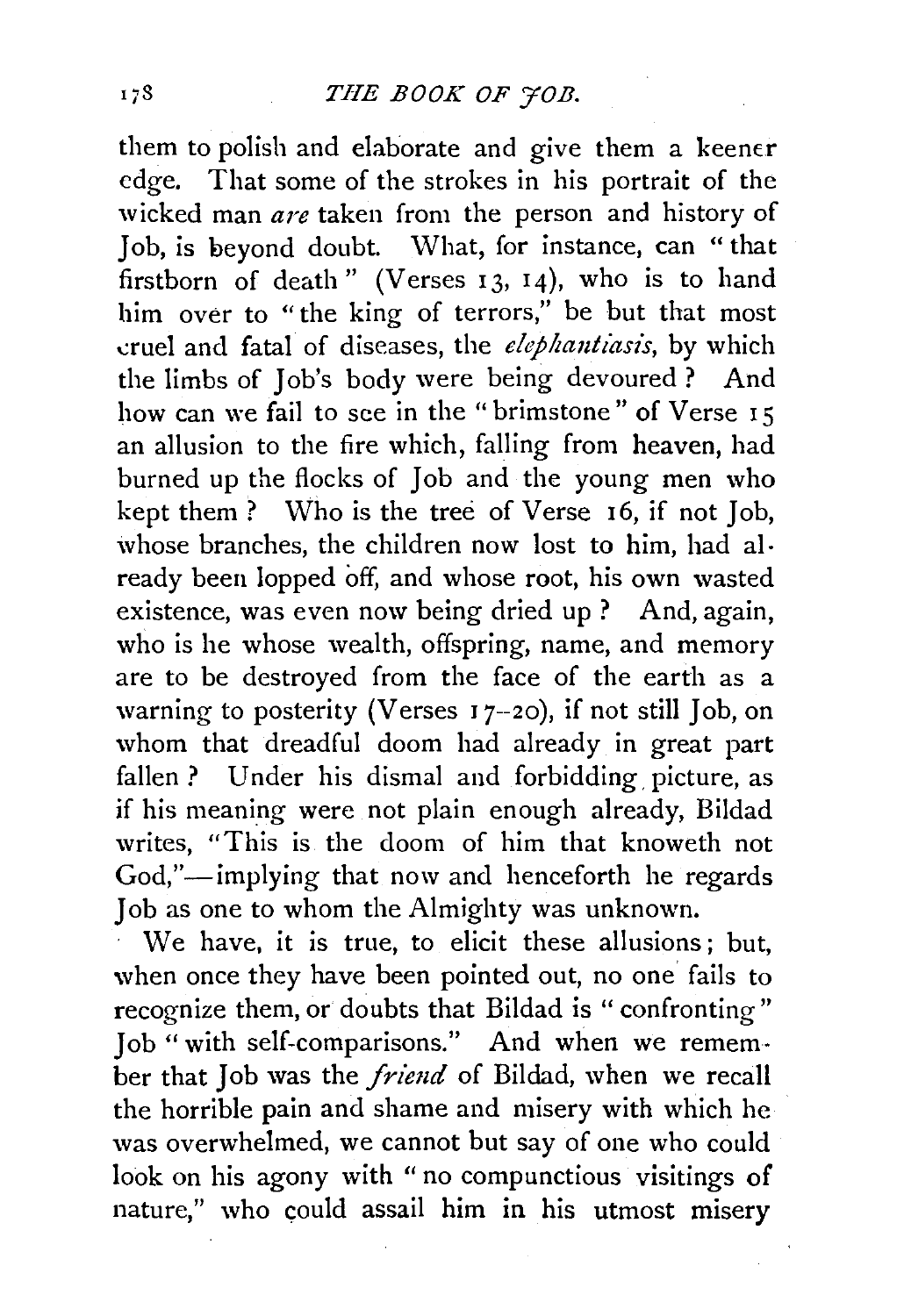with reproach on reproach, and who could even pause to point and polish and barb his reproaches, that they might inflict a sharper and more dangerous wound, that, like Macbeth, "He wants the natural touch;" for, obviously, he loves his wit and his proverbs more than his friend.

I have said<sup>1</sup> that in this Second Colloquy all the Friends are harder and more bitter than in the First ; .and that is quite as true of Bildad as it is of Eliphaz, .as we may see by comparing this Speech with his previous one. In Chapter viii., as in this Chapter, he begins by complaining of the length and wildness of Job's utterances, as was not unnatural perhaps in a man who was himself studious of brevity and a sententious neat ness. In *that* he paints the character and fate of the wicked in the most approved colours of Egyptian antiquity, as in *this* he paints them in colours drawn from Arabian antiquity. But there the resemblance ends. For his first speech is full of relenting, full of pressing -invitations to Job to repent, full of assurances that God would yet be his Friend and Deliverer; and it closes with the cheerful and kindly affirmation that, because God would not " spurn the perfect, nor take evildoers by the hand," Job's mouth should yet be filled with laughter and his lips with song, while his enemies, -clothed with shame, should utterly perish from the earth. But, now, instead of setting forth the justice of God, he simply threatens Job with his vengeance ; instead of inviting him to repentance and amendment, he offers him no prospect of escape; instead of assuming that Job is " among the perfect," he denounces him as one who knows not God, and whom God and

' THE EXPOSITOR, vol. vii. pp. 2, 3•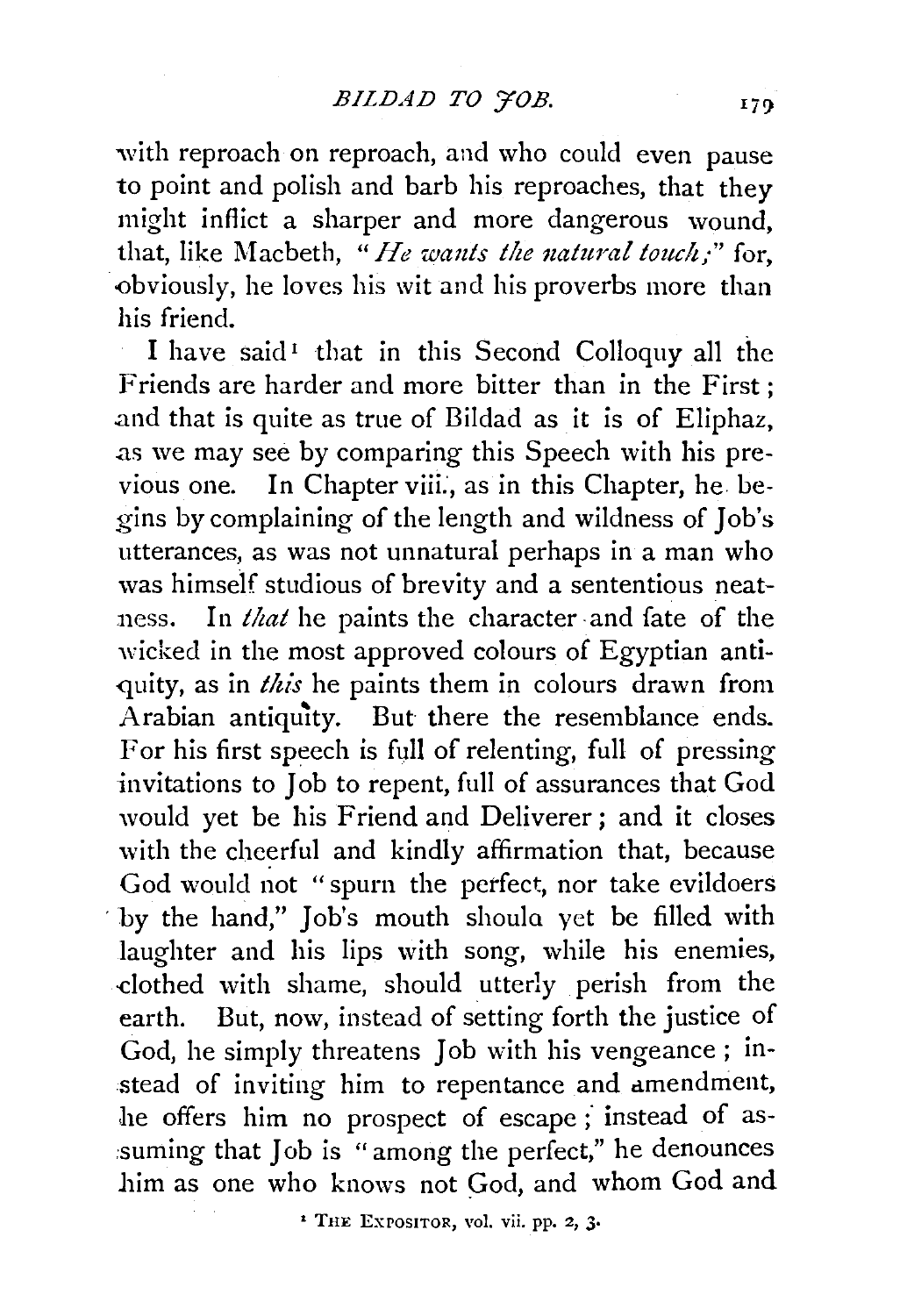man will combine to ''hunt out of the world." In fine. he here predicts for Job himself the very doom and end which in his first speech he had assigned to the enemies of Job.

There are two other, but minor, peculiarities in Bildad's carefully composed oration which need to be indicated. We might almost call it "the  $Net$  speech," in order to distinguish it from others ; for in Verses. 7-Io we have one of those simple feats of skill of which I have already pointed out several-simple to us, and yet so wonderful and delightful to men to whom the literary art is comparatively new. There is probably an allusion to "nets" and " toils," and kindred methods of snaring game, in the very first words Bildad utters. But in *these* Verses the Poet brings together all, or nearly all, the Hebrew names for the various kinds of nets and traps, just as in Chapter iv. Verses IO, I I, he. collects all the Hebrew names for the lion, just as in Chapter x. Verses *2* I, *2 2,* he collects most of the Hebrew words for darkness, within the narrow compass. of a single sentence.

The other peculiarity in this Speech is that, though Bildad is addressing Job only, he addresses him in the plural, not in the singular, opening even with the question, "How long will *you* hunt for words ? " not, "How long wilt *thou?*" And this is a peculiarity which has given rise to much discussion, and to some differences. of opinion. The real motive for it I take to be that Bildad is here sarcastically replying to a sarcasm of Job's, and rebutting a claim which Job had advanced by ironically admitting it. Job had jibed (Chap. xii. 2) at the pretension of the Friends to speak in the name of the human race, and as though they held a mono-.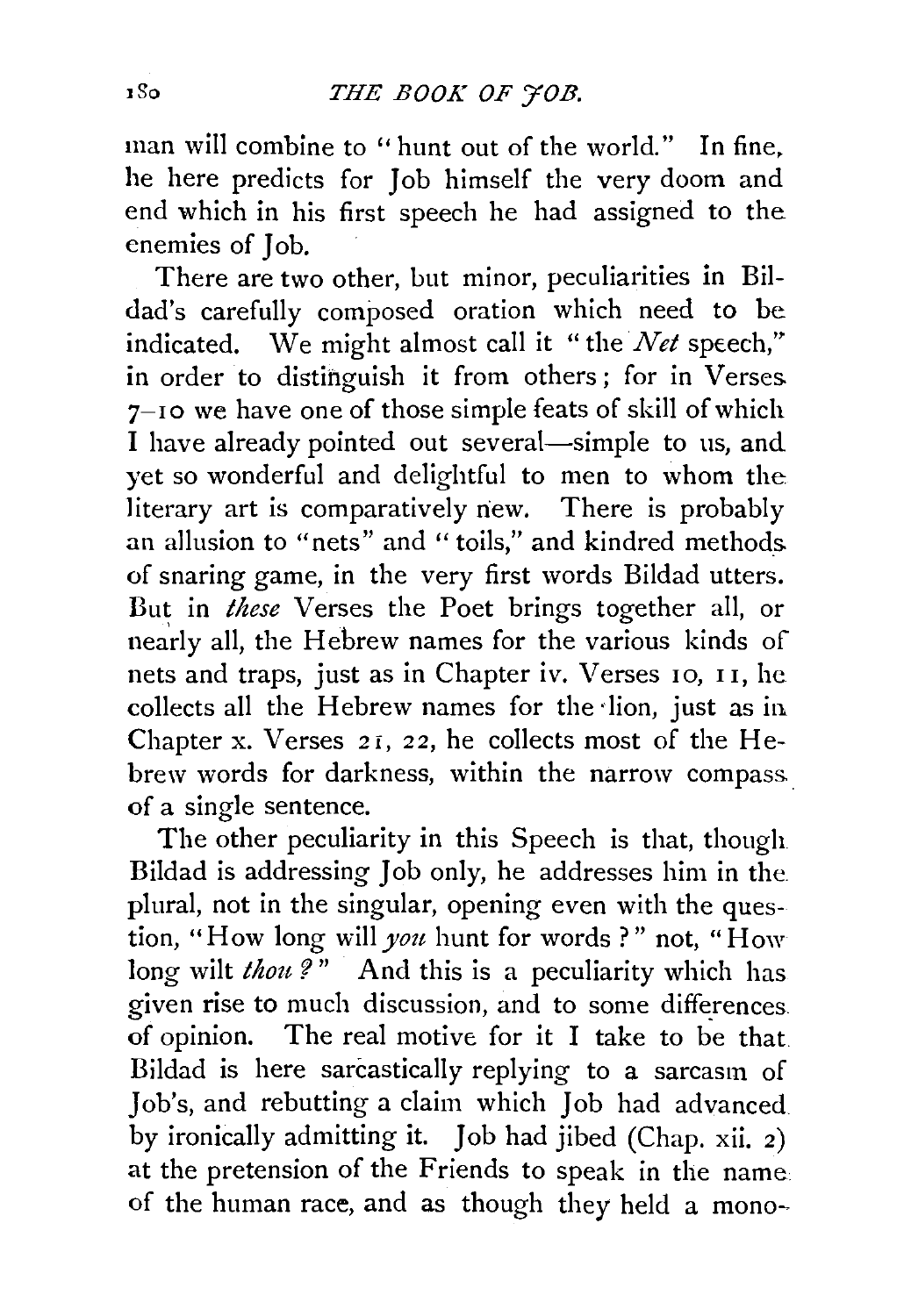poly of wisdom. He had also identified himself (Chap. xvii. 8, 9) with the upright and purehanded throughout all the world. Bildad had taken both the jibe and the claim amiss ; and therefore he now uses the plural instead of the singular, *as though he were addressing in* Fob the whole body with whom Fob had identified himself, and to rebuke him for having puffed himself up until he had mistaken himself for the whole company of the righteous.

#### CHAPTER XVIII.

|                        | <b>1.</b> Then answered Bildad the Shuchite and said:      |
|------------------------|------------------------------------------------------------|
| 2.                     | How long will you hunt for words?                          |
|                        | Consider, and afterward let us speak.                      |
| 3.                     | Wherefore are we accounted as the brute,                   |
|                        | And held insensate in your eyes?                           |
| Ζ,                     | O thou that rendest thyself in thine anger,                |
|                        | Must the earth for thy sake be desolated,                  |
|                        | And the rock be removed out of its place?                  |
| 5.                     | Nevertheless, the lamp of the wicked shall be put out,     |
|                        | And the flame of his fire shall not shine;                 |
| 6.                     | The light shall darken in his tent,                        |
|                        | And the lamp that is over him shall be put out;            |
| 7.                     | The strides of his strength shall be straightened;         |
|                        | And his own counsel shall cast him down :                  |
| $\mathbb{S}_{\bullet}$ | For his own feet shall thrust him into a net,              |
|                        | And he shall walk of himself into the toils;               |
| ç.                     | A trap shall catch him by the heel,                        |
|                        | And a noose shall hold him fast;                           |
| 10.                    | Its cord is hidden in the ground,                          |
|                        | And its mesh on the path:                                  |
| н.                     | Terrors shall affright him on every side,                  |
|                        | They shall dog his footsteps;                              |
| 12.                    | His strength shall be hunger-bitten,                       |
|                        | And destruction lie in wait at his side;                   |
| 13.                    | The first-born of death shall devour the bars of his skin, |
|                        | The limbs of his body shall it devour;                     |
| 14.                    | He shall be torn from the shelter of his tent,             |
|                        | And be led away to the king of terrors;                    |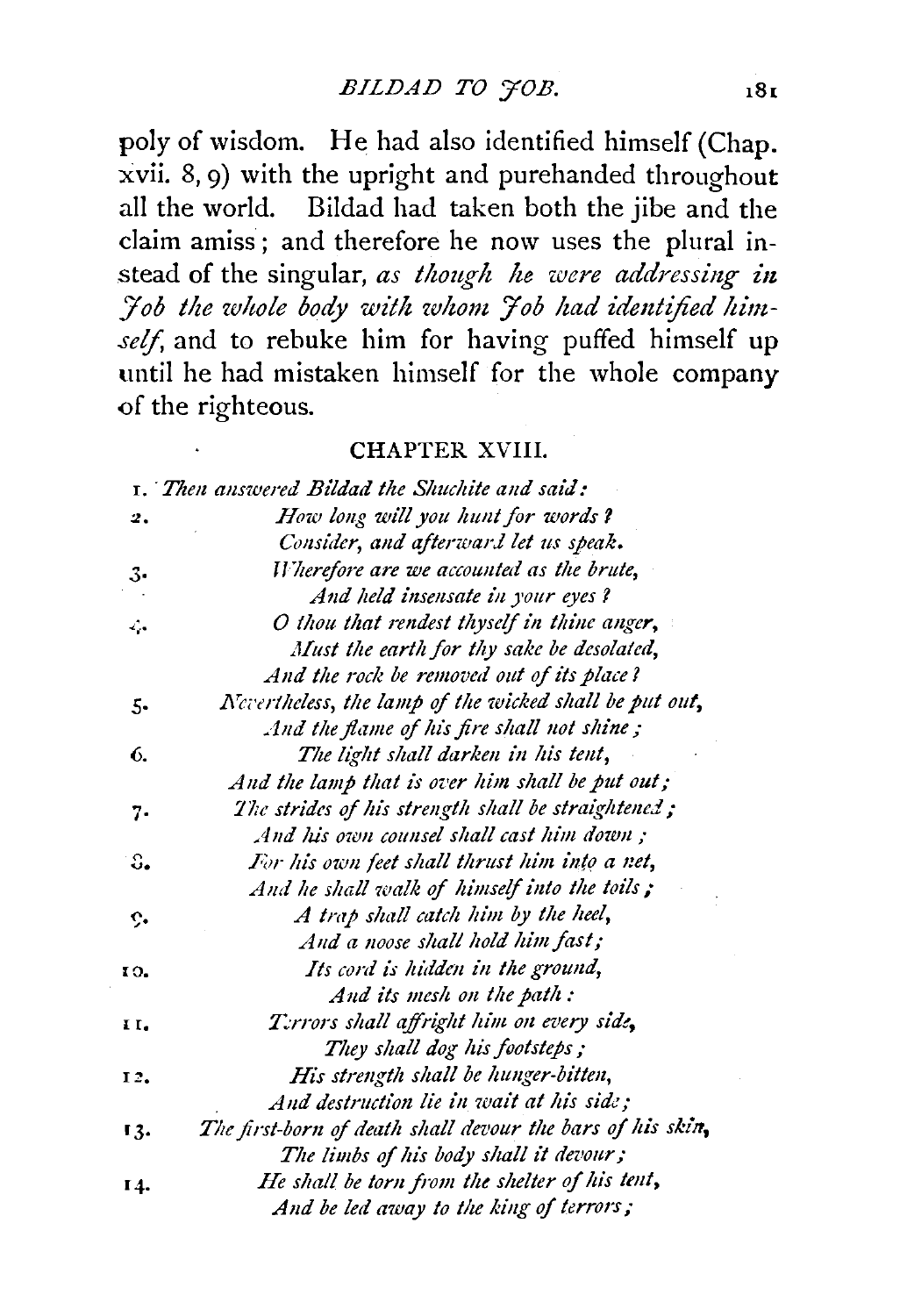## THE BOOK OF 70B.

 $1\overline{0}2$ 

| 15. | They shall tenant the tent no longer his;                      |
|-----|----------------------------------------------------------------|
|     | Brimstone shall be sprinkled on his homestead:                 |
| 16. | His roots beneath shall be dried up,                           |
|     | And his branch be lopped off above;                            |
| 17. | All memory of him shall perish from the land,                  |
|     | And he shall have no name in the street;                       |
| 18. | He shall be thrust from light into darkness,                   |
|     | And hunted out of the world;                                   |
| 19. | He shall have neither offshoot nor offspring among his people, |
|     | Nor any survivor in the place where he sojourned;              |
| 20. | Posterity shall be astonished at his day,                      |
|     | As they that went before were amazed.                          |
| 21. | Such are the dwellings of the wicked,                          |
|     | And this the doom of him that knew not God.                    |

Verses 2 and 3.-Job had commenced his reply to Eliphaz (Chap. *xvi.* 3) by impatiently demanding. "Shall there never be an end to windy words?" and now Bildad retorts upon him, "How long will *you* hunt for words?" and bids him consider.

> And let your reason with your choler question \Yhat 'tis you go about.

\Vhat it is that Job goes about, or intends, in so far as the Friends are concerned, is quite plain to Bildad. In his intemperance, his arrogant assumption of superiority. he would fain reduce them to the level of mere dumb cattle without discourse of reason. And so Bildad virtually exclaims and advises : $-$ 

> What, are you chafed? Ask God for temperance; that's the appliance only Which your disease requires.

Some allowance must be made for the irritation with which Bildad rebukes the irritation of Job. It must be admitted that, though not without reason as well as provocation, Job had said much which it was hard for the Friends to bear. " Miserable comforters!" he had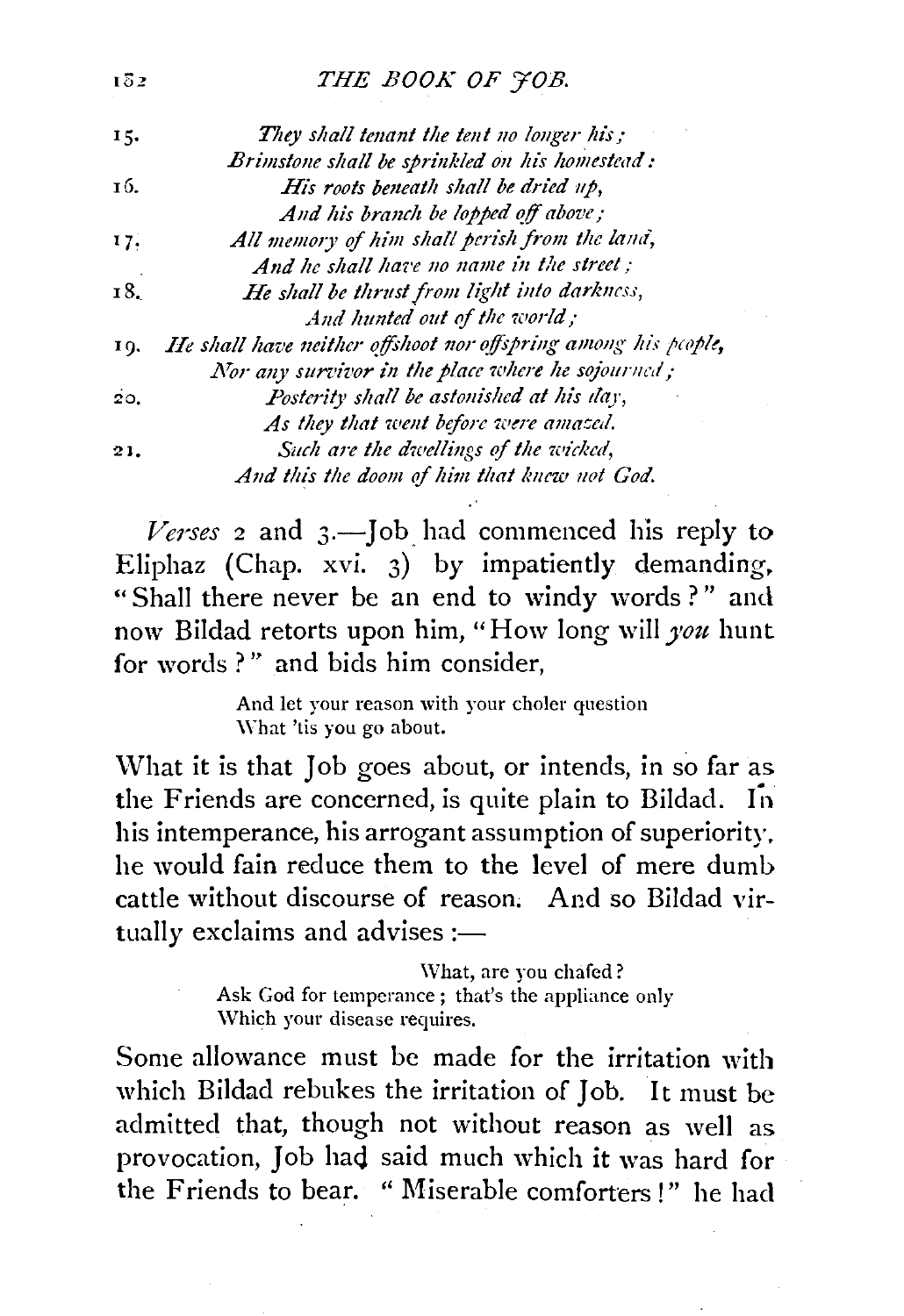called them (Chap. xvi. 2). God, he complained (Chap. xvi. 1 1 ), not without at least an oblique thrust at them, had "flung him over into the hands of the wicked;" He had "shut their heart against understanding" (Chap. xvii. 4), so that it were impossible to "find a wise man among them" (Chap. xvii. 10). "With himself at war," he had forgotten "the shows of love to other men." But, none the less, all this must have been very hard for the Friends to bear, especially hard perhaps for Bildad, who piqued himself on his wisdom, who was very conscious that he had the most venerable authorities on his side, and was firmly convinced that, it was Job, and not he himself, who was devoid of understanding. Evidently, the sarcasms of Job rankled in his spirit, and he was bent on punishing him for them, -as, indeed, he begins to do already by charging him with *hunting* after mere words, or with weaving tangled and interminable *nets of words*: accusing him, that is, of attempting to entrap his Friends and blind them to his guilt by the subtle and insincere phrases which he spun together in his defence, and spun out till all the world was weary of them. This is the best, as it is the only, excuse we can make for the fierce but controlled passion which set Bildad brooding over his retort, and carefully shaping and pointing the cruel and sarcastic allusions with which it was barbed,

*Verse 4.-]ob* was much more like a wild beast than they were ; for though he had charged God with tearing and rending him (Chap. xvi. g), it was he himself who was rending himself in pieces by his passionate struggles against his fate. But, let him struggle as he would, though he might and must injure himself, for

Those woundg heal ill that men do give themselves,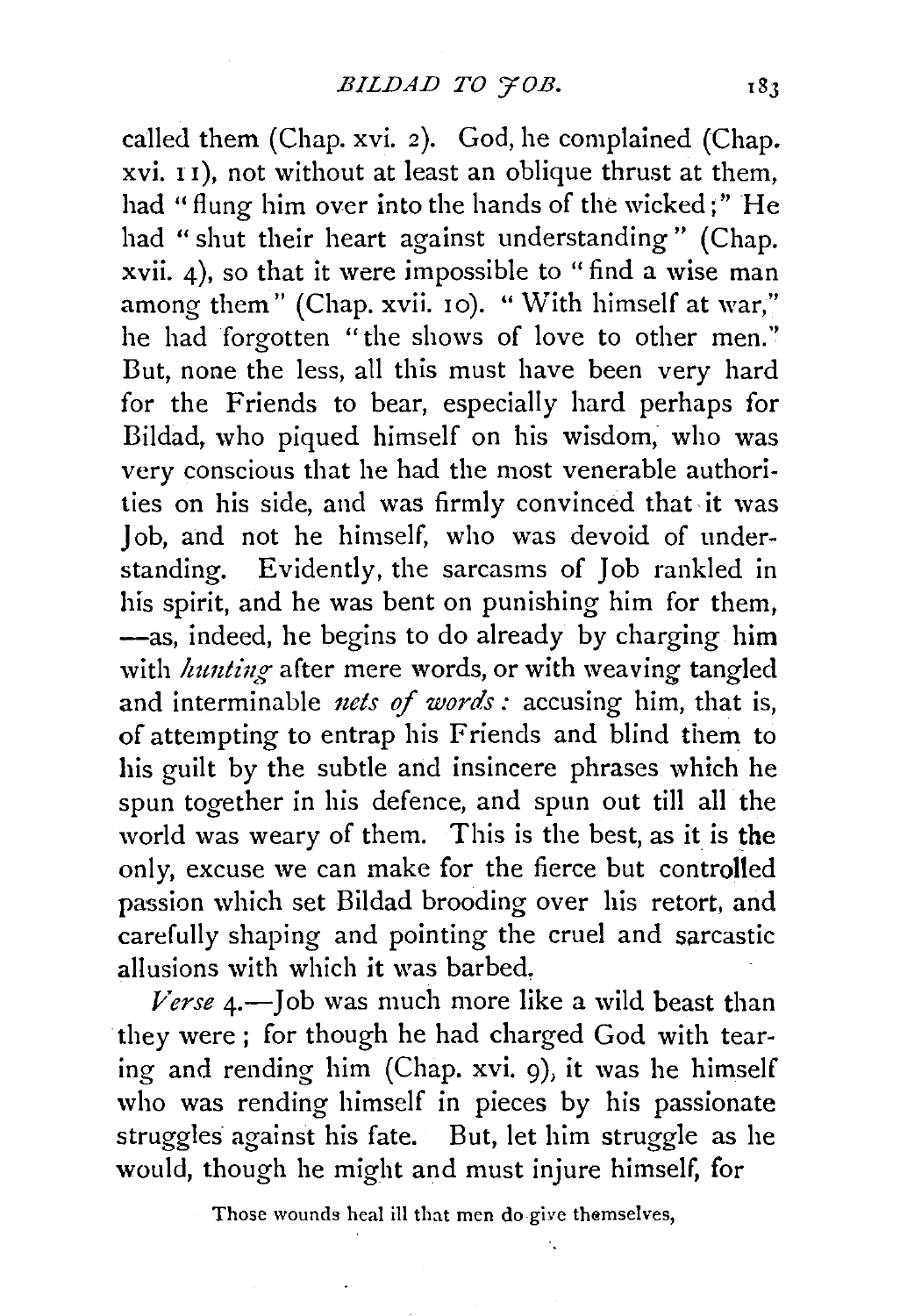yet what could he hope to do against God? Was the earth to be desolated, and the rock removed, for his sake ? The desolation of the earth is a figure for the withdrawal of law and order from the world, and the removal of the firm massive rock, for the overthrow of the fixed eternal methods of the Divine government and justice. And this  $\pi a \rho a \beta o \lambda \dot{\eta}$  is closely akin to such Arabian proverbs as these : "The world will not come to an end for his sake," and " The world does not exist for one man." The question really means, in general, Can you hope by any violence, by the most passionate struggles and appeals, to break away from the law and order of the universe, to disturb the natural course and even flow of the Divine Providence, and compel it to your mind? No doubt, the law which Bildad had specially in view was the law of retribution, and the particular scope and intent of his demand was : Are you, Job, being guilty, to be treated as though you were innocent ? Must God, to meet your caprice, repeal the very law of his providence, and turn back, or cleave in sunder, the natural sequences of cause and effect ?

In *Verses* 5 and 6 Bildad answers his own -question by asserting the invariability of that law. *Nevertheless*  -in spite of all your doubts and struggles and outcries -it remains and must for ever remain true that the lamp of the wicked is put out, and the fire on his hearth expires. Both these figures are common in the most ancient poetry of the Arabs—even to this day, indeed, an afflicted Arab will say, "Fate has put out my lamp" -and were probably drawn from that source. There is a touch of pathos in these homeiy images, the bright household lamp going out and the cheerful fire wasting till the hearth is cold, which we find nowhere else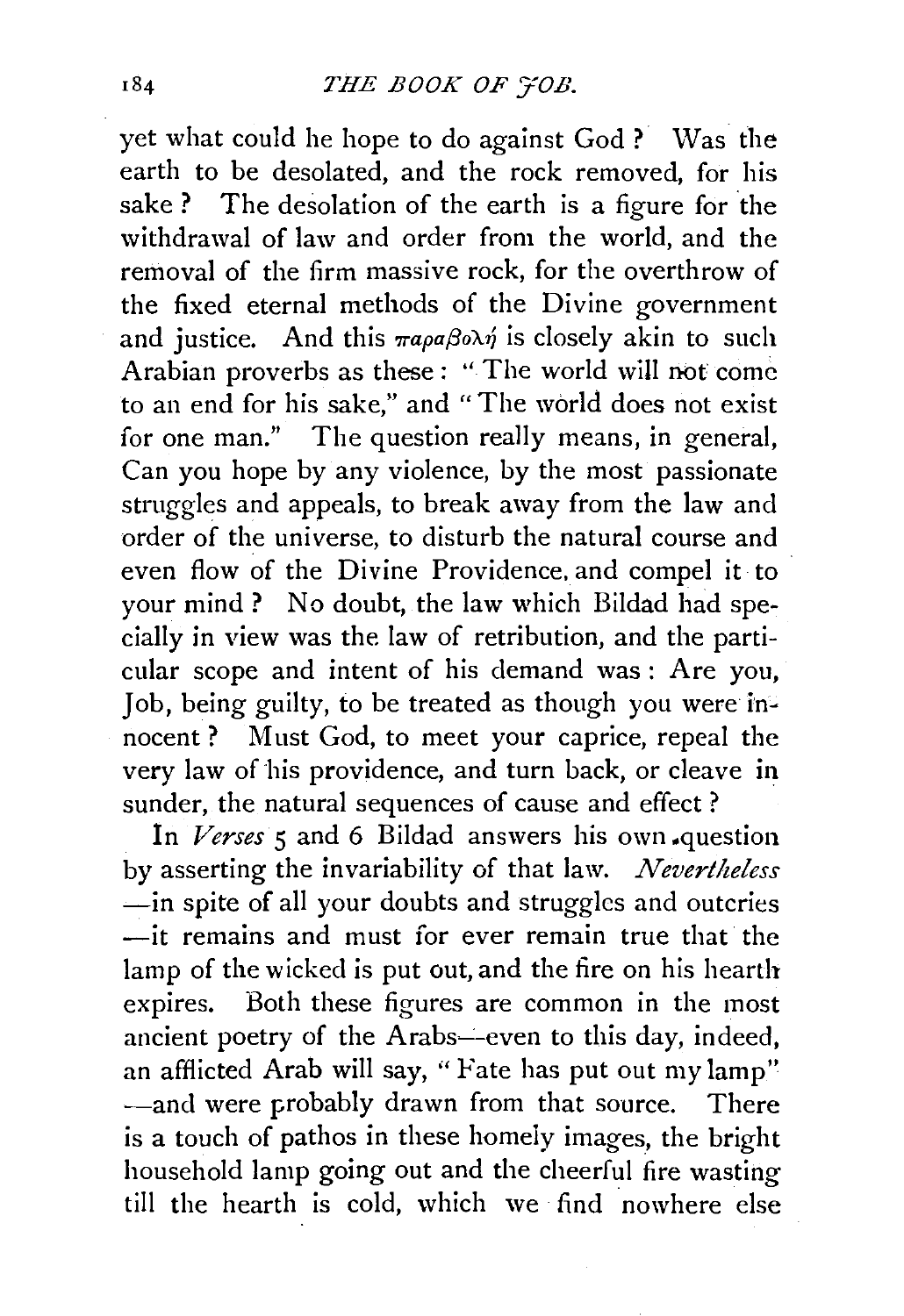throughout this speech. And the pathos deepens as we remember that the dying lamp and the waning fire are but symbols of the sinner's fate, of his destruction. The unwonted touch of pathos in the figures, no less than the figures themselves, can hardly fail to remind us of that wonderful line in Othello, where the Moor, when about to slay the sleeping Desdemona, extinguishes the taper that burns at her side, saying,

Put out the light, and then--put out the iight,--

first, put out the light of the taper, and, then, put out the light of life:

*Verse 7* contains yet another Arab touch. The metaphor of the clause, " The strides of his strength," or, his mighty strides, "are straightened," is to be found in the Arabian proverb, " If a man keep not within the limits of his powers, his wide steps shall be straightened." Translated into plain prose, the meaning of the metaphor is that, whereas the sinner, in the brief hour of his prosperity, moves with freedom and confidence; framing large schemes, attacking vast enterprizes, with the assurance of a man confident of success because he has often, as it were, covered broad spaces with a single stride; yet no sooner does trouble come upon him, no sooner does he fail to reach his ends, no sooner do men confront and thwart him, than his insolent self-assurance forsakes him, and he creeps on his way with timid and embarrassed feet, uncertain of himself, a traitor to his own hopes.

But·byfar the more weighty thought of this Verse is contained in the second clause, which declares that it is his own "counsel," *i.e.,* his own *character,* which un- . mans and ruins him, his own conscience which makes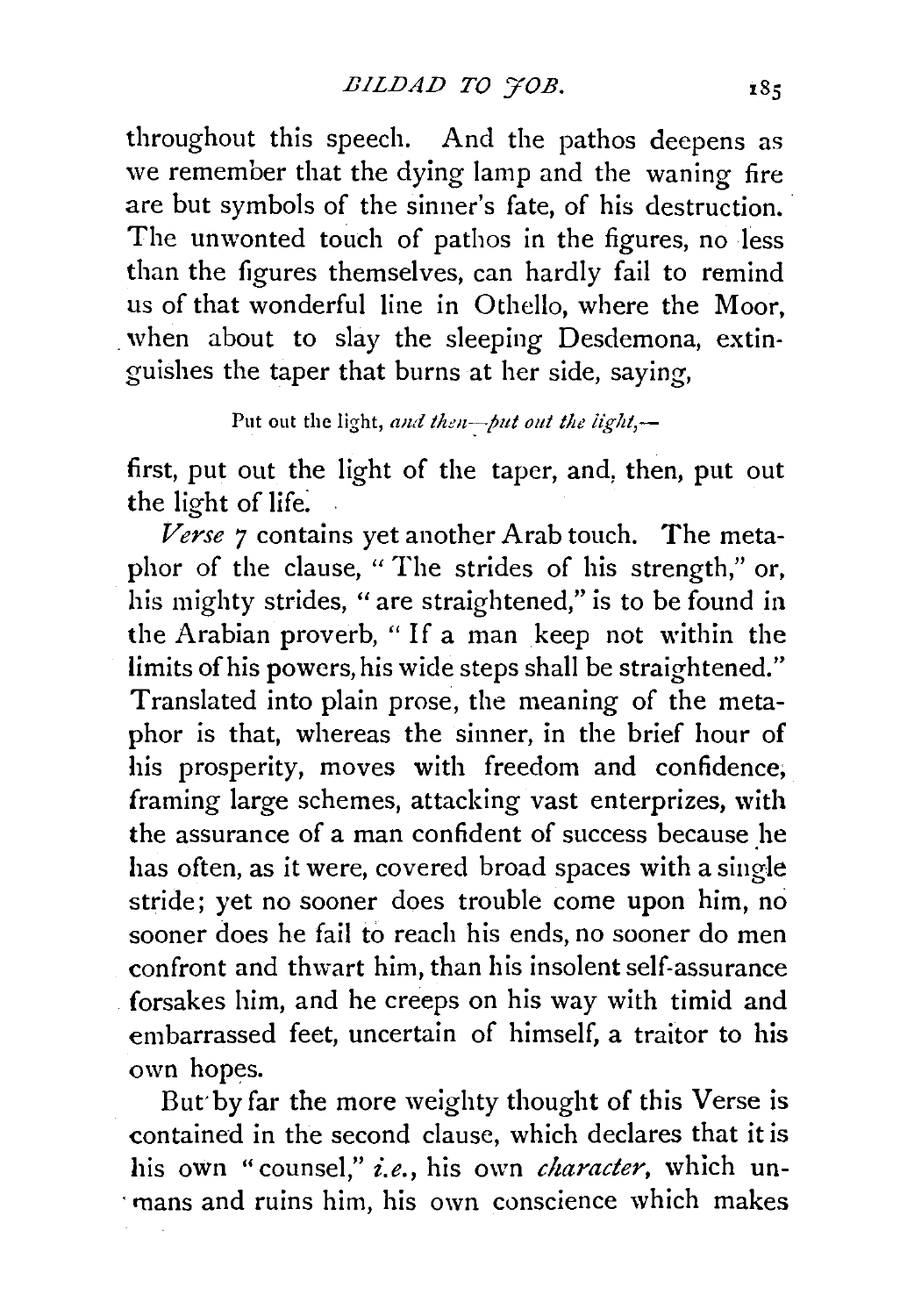a coward of him. He fails and perishes not because any judgment is arbitrarily tacked on to his sin; the judgment is the natural and inevitable consequence of his sin, the fair and proper issue of the course he has chosen for himself. It is not for him to upbraid high Heaven, but to censure and condemn himself for being what he has made himself. It is by his bold and wilful transgression of the plain laws by which human life is ruled that he is " cast down."

And this weighty thought is elaborated with unusual care in *Verses* 8-1 I, in which, as I have said, most of the Hebrew words for "nets" and "snares" are crowded into a narrow space. By his own confident and careless transgression of Divine laws the sinner has fallen into a path thick with traps, some hidden in the ground, some lying on its very surface; and, being in, he pushes on till some of them seize him in a fierce and desperate clutch. In plain words, while the righteous man, walking by rule and law, may walk in light and safety even in this dim world, the world is so formed, and the relationships of human life and society are so constituted, as to be full of temptation, and therefore full of danger, to the self-reliant transgressor who, heedless of those laws, walks at his own will. To him temptations present themselves at every turn. Where the righteous find only incentives to duty, or a summons to self-discipline, *he* finds incentives to violations of duty and an opportunity of self-indulgence. Such men often blame their circumstances, their conditions, or some power of evil external to themselves ; but it is they themselves who are to blame. It is *their own* counsel which casts them down, *their own* feet that thrust them into the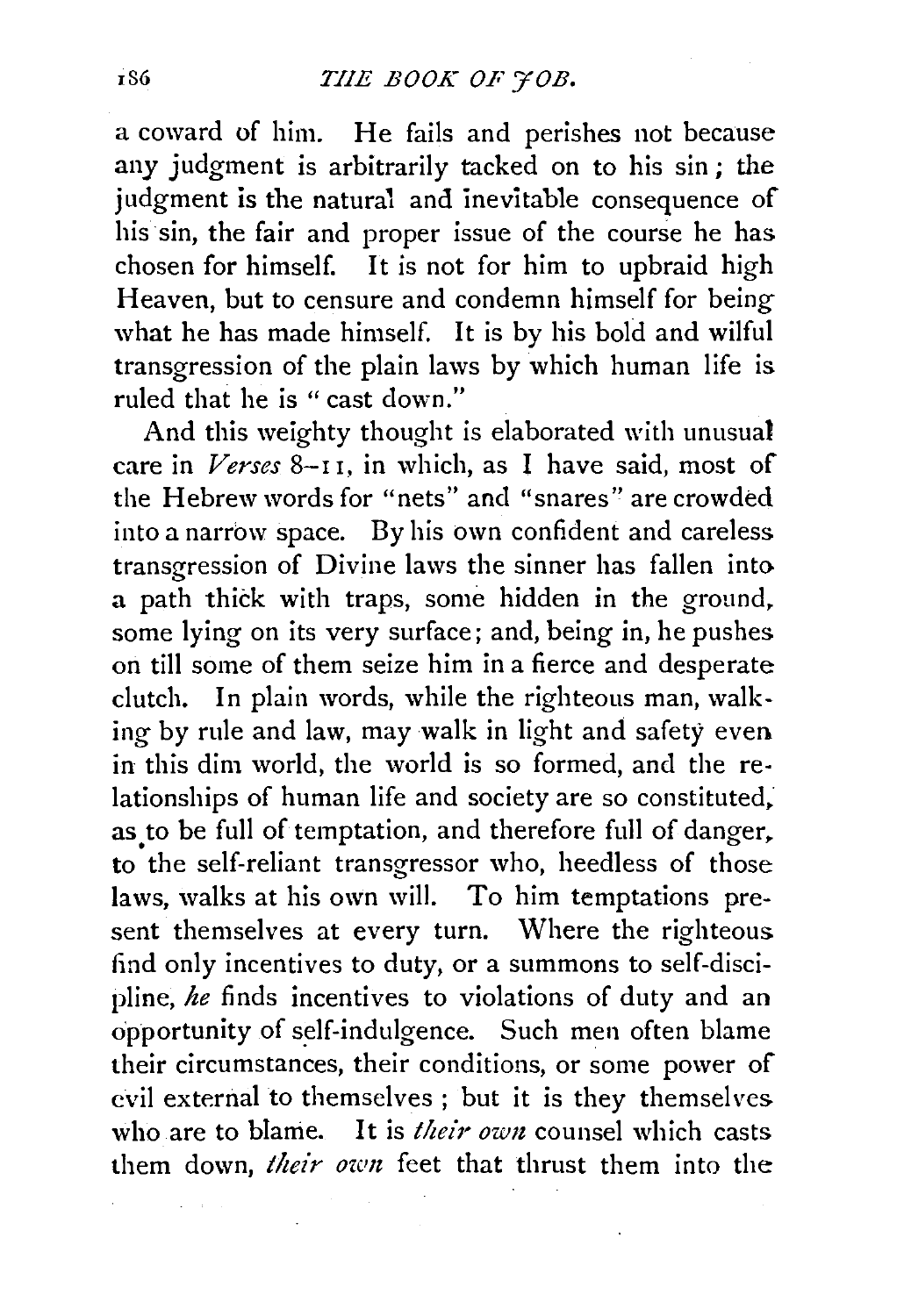net; they walk *of themselves* into the toils. They need no devil to tempt them ; for

> we are devils to ourselves When we *will* tempt the frailty of our powers, Presuming on their changeful potency.

A lawless self-love and self-confidence are a sufficient cause of ruin ; and where these are present we need seck no other.

Verse 11.-For a time a man may walk on his selfchosen and lawless path unconscious of the perils he affronts: but at last there comes an hour when he awakes to his true condition, when "the multiplying villanies of" his " nature do swarm upon him," and he sees the dark array of terrors and retributions closing in upon him from every side and dogging his every step. The evil he has done cannot be recalled ; and now its consequences must be met- consequences which often look even more terrible than they are. The thoughtless security, the careless self- confidence with which men do evil, and the horrible and paralyzing dread which falls on them when they find themselves compassed about with the results of the evil they have done, and the torture they suffer from "thick-coming fancies which will not let them rest," are very finely and solemnly depicted in Bildad's oration. As we read it we can see the sinner, who once strode along "the primrose path " with so bold and defiant an air, now that he has been revealed to himself, creeping along through dark and pathless shades strewn with traps and snares, starting at the fall of every leaf, peopling the darkness with spectres, often pausing to listen, and crouching down in the vain hope of escaping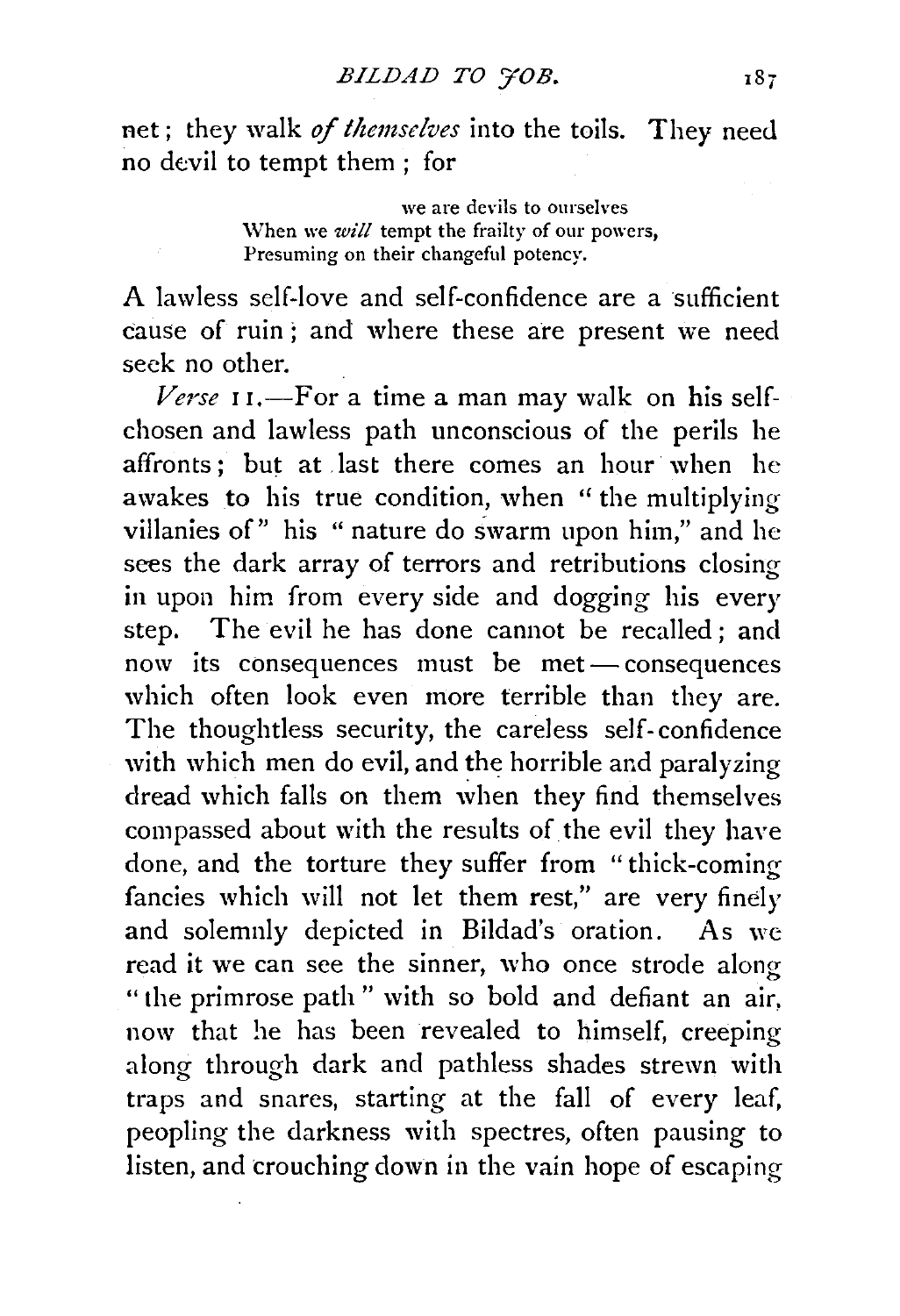the visible and invisible perils to which he is exposed. At last he knows himself as he is.

> \Vho then shall blame His pester'd senses to recoil and start, *When all that is within him does condemn Itself for being there?*

The final line of this Verse is strikingly and pathetically picturesque-" Terrors shall dog his footsteps;" or, more literally perhaps, *"they shall startle him to his*  feet"-and shews us the poor hunted creature, beside himself with fear, aroused to further. efforts at impossible escape, either when he crouches down to evade the pursuit of his haunting terrors, or when, worn out and exhausted, he lies down to snatch a brief and troubled repose.

*Verse* 12.-Exhausted by hunger, he slowly creeps on his way, the dark spectre of destruction moving with him, and ever quickening new terrors within him. This description of the overwhelming effect of terror is essentially Arabic. Men *have* died of fright even in England, I suppose ; but it is a curious psycholo· gical fact that the Arabs, who are as brave as Englishmen, are *often* unmanned by it, insomuch that they refuse to stir a finger in self-defence, though, if they would but rouse themselves, they might easily surmount the danger which threatens them. As Bildad had a name for this fatal disorder *(ra'b),* so have they *(walmt).* And if they are seized by this *wahm, i.e.,* if the idea of some imminent and inevitable danger, or misfortune, once enters their minds, they utterly break down, and often expire before the blow falls. Consul Wetzstein assures us that he has himself seen men die of it.

*Verse* 13.-From this point onward Bildad grows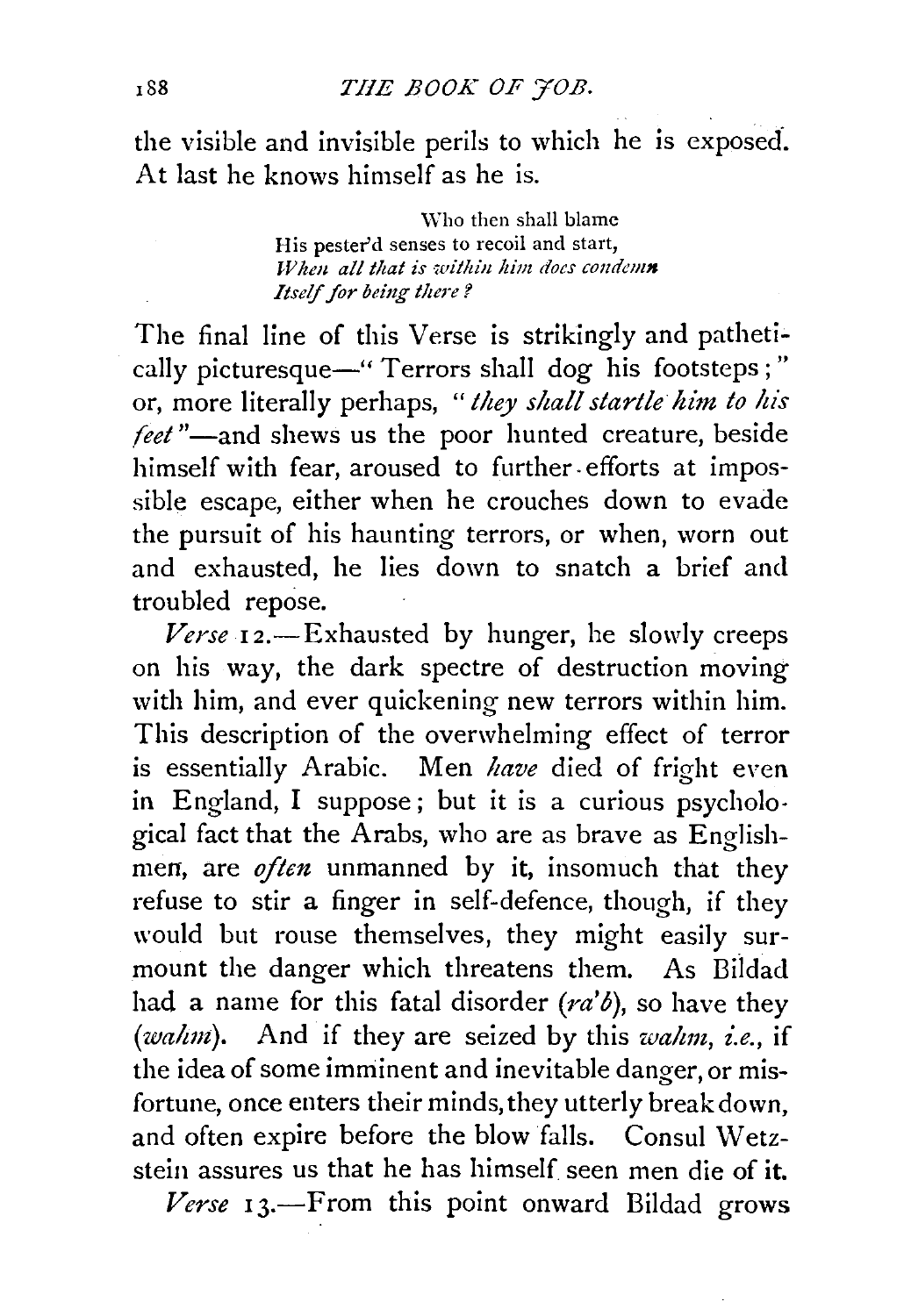more sharp and personal in his tone. Though his description is still couched in general terms, he takes many traits of the wicked man he is painting from the person and lot of Job. We have the first of these distinctly personal touches in this somewhat obscure Verse. According to Semitic usage diseases are conceived to be the *children* of death. Job's leprosy, as the most painful and terrible of them all, is called *"the jirstborn* of death," just as to this day the Arabs call a deadly fever "the daughter of fate." And this leprosy, this primate among diseases, is described, in a peculiar phrase, as "devouring *the bars* of his skin." The word here rendered "bars" is that which in Chapter xvii. 16 is translated "gates;" and it may be used as a poetical metaphor for the muscles, which are to the skin what bars are to a gate ; or perhaps the word " gates " should be retained, and taken to indicate those passages and orifices, those inlets and outlets, of the body at which many forms of disease first display their presence and power. But in either case there can be little doubt that by "the firstborn of death" Bildad intends to denote the *elephantiasis* by which Job's body was being devoured. There can be no doubt that his poetic and indirect way of mentioning that disease is another of those Arab touches of which we have already met so many in this Chapter. The Arabs still shrink from openly naming it : instead of saying " leprosy," they employ some polite periphrasis, partly from a wish not to appear coarse and rude of speech, and partly from a superstitious dread that, if they name it openly, they may incur it, that they will offend some mysterious power which both can and will inflict it on theni.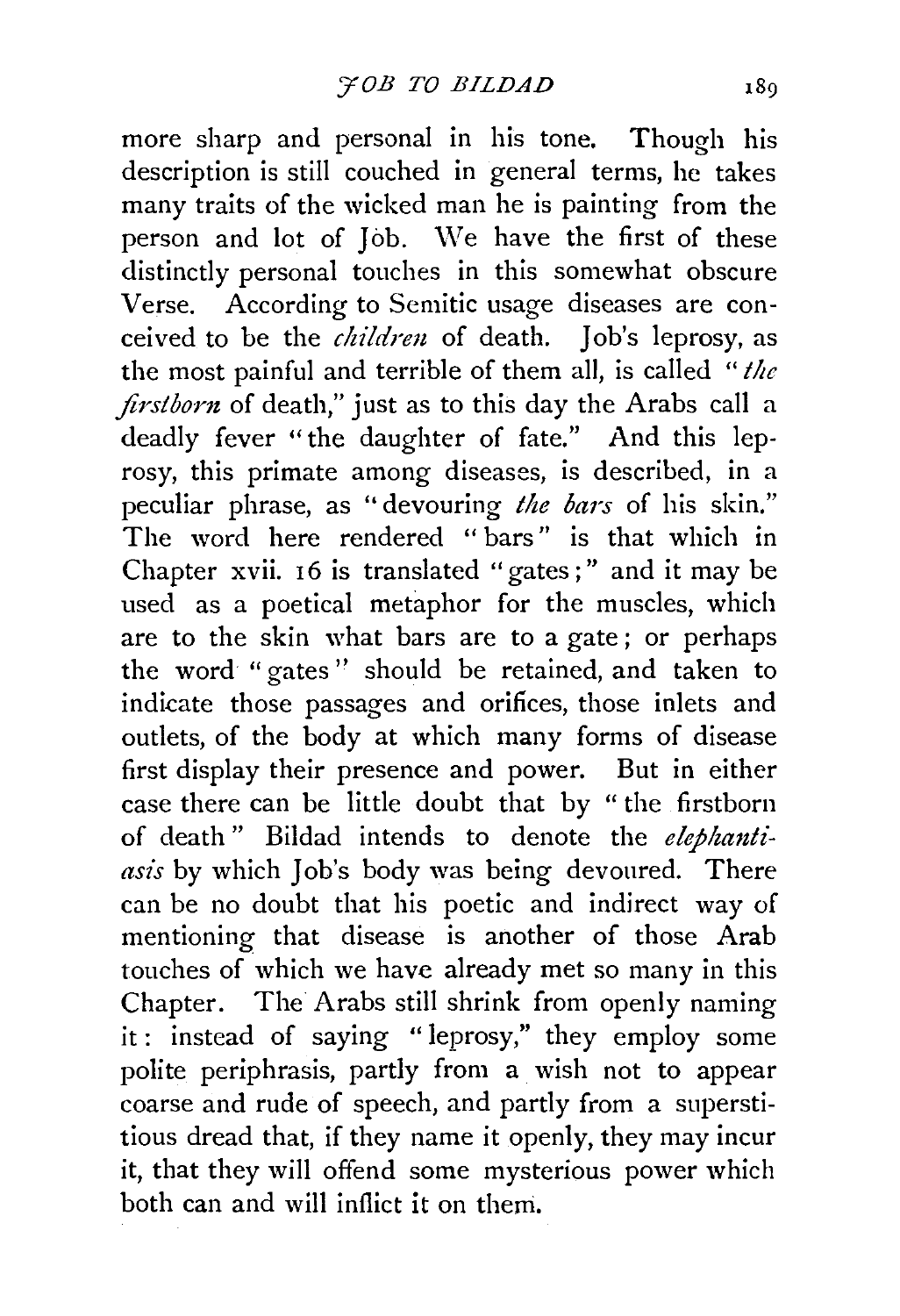Verse 14.-At last, after suffering many things at the hand of many terrors, the once bold but now trembling sinner is torn from his tent, to be led by " the firstborn of death" to death himself, his "terrors" giving place to " the king of terrors." It is not for him, after having lived out "the lease of nature," to

Pay his breath to time and mortal custom:

he is doomed to a premature and violent end.

*Verse* 15.—Who the *"they*" are who are to tenant the tent from which the sinner has been torn out, it is almost impossible to decide. I am disposed to think, with Gesenius, that they are "the terrors" of the previous Verse. But other scholars read " $\dot{u}$ " for "they," and find the antecedent of the pronoun in " the firstborn of death;" while still others read " *What does not belong to him* shall dwell in his tent," and interpret this " what does not belong to him" to mean "aliens and strange men,'' or "jackals and other foul creatures," or even "nettles and other weeds." But, whatever reading or rendering we adopt, the meaning of the phrase is that the tent of the doomed sinner is to be abandoned to desolation, to be regarded with horror as under a curse or ban. And this thought is strengthened and confirmed by the next line, "*Brimstone* shall be sprinkled (or rained) on his homestead;" since here a curse like that which destroyed the doomed cities of the Plain, a fire like that which had consumed Job's own flocks and shepherds, is described as descending not only on the tent, but on all that pertained to it, the entire "homestead." Another Arab touch; for Wetzstein tells us that to the wandering Arab, although his hair-tent leaves no mark on the desert, the thought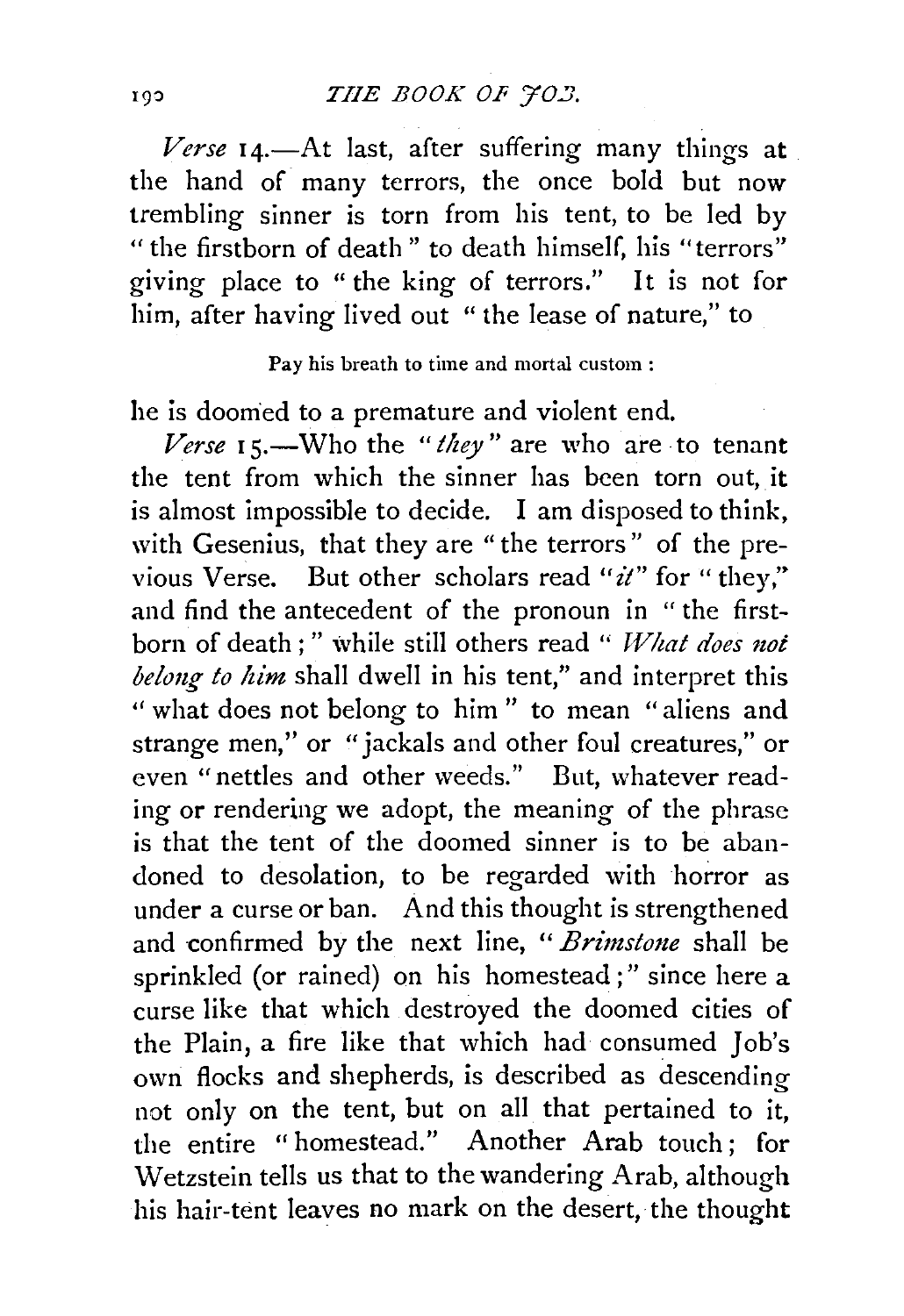f the utter dissolution of his house, of the final extinction of his hearth, is so terrible as to induce a settled despair.

Verse 16.-The allusion to Job is too clear and obvious to be missed. The sinner was doomed to perish root and branch, himself and his whole family becoming extinct. And Job had already lost his sons and daughters ; his branches *had* been lopped off: and were not his roots withering in the ground ? was not his life fast wasting away?

All the more cruel, therefore, was the prediction of *Verse* I 7, that alike from pasture and from street, from the Arabs of the city and from the Arabs of the wilderness, his very name and memory should perish. For among the Arab races who retain "the religion ot Abraham" in any form, no thought is more hideous than that they should die without descendant and without remembrance.

Still more cruel are *Verses* 18-20; for here the sinner, whom Bildad will not name, though *u•e* can name him easily enough, is not simply to be forgotten: he is to be *hated* by the men of his own generation and by all who should come after them ; so hated, that he is to be thrust from light into darkness, and hunted out of a world in which he is unfit to dwell ; so hated, and so hateful, that even a distant posterity will look back on him with horror and amazement.

This is the general sense of these Verses, in which Bildad reaches the climax at once of his description and of his severity. And on their details I need only add, that in the phrase *(Verse* I9) "the place where he *sojourned"* there seems a hint that the sinner has no abiding-place, no home, even in this world, but that at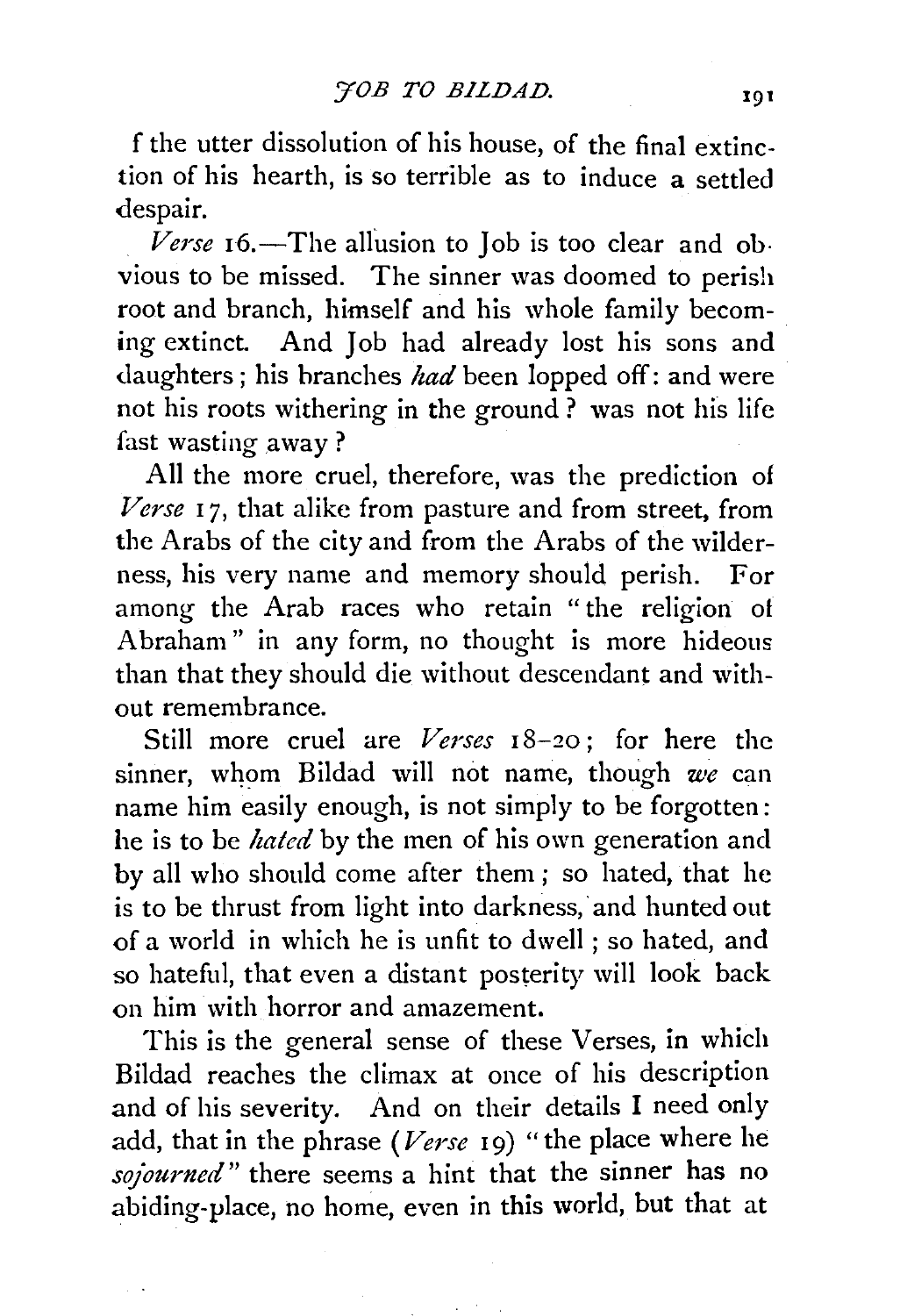best no more than a brief visit or sojourn in any place is conceded him; that in the phrase *(Verse* 20) "astonished at his *day"* we have a final instance of the Arabian complexion of this Chapter--it being an Arab custom to speak of a man's *doom* as his *day*; and that such scholars as Ewald and Delitzsch prefer to read the 20th Verse thus: $-$ 

> *Those who dwell in the West* are astonished at his day, And *they* are amazed who dwell in the East.

The Verse will bear that rendering, though not, I think, without a compulsion for which there seems no necessity.

*Verse* 21.-Lest any should mistake the theme and subject of his sombre sketch, which surely needs no such inartistic legend, Bildad writes under it,

> Such are the dwellings of the wicked, And this the doom of him that knew not God,

Seldom has a picture been touched in with darker colours. Nevertheless we must admit that it is an accurate, though counterfeit, presentment of facts. There *have been* such bold and lawless sinners as he describes. They *have* been taken in their own toils. And, after having trembled under a burden of terrors they were not able to bear, they *have been* banished from a world they polluted, or have themselves violently rushed out of it, to be soon forgotten by men, or to be remembered only with hatred and execration. We do not and cannot deny that the facts were, and are, as Bildad depicted them. His error was, first, that he took *some*  facts for *all*; and, second, that he would admit of only one interpretation of the facts he selected, although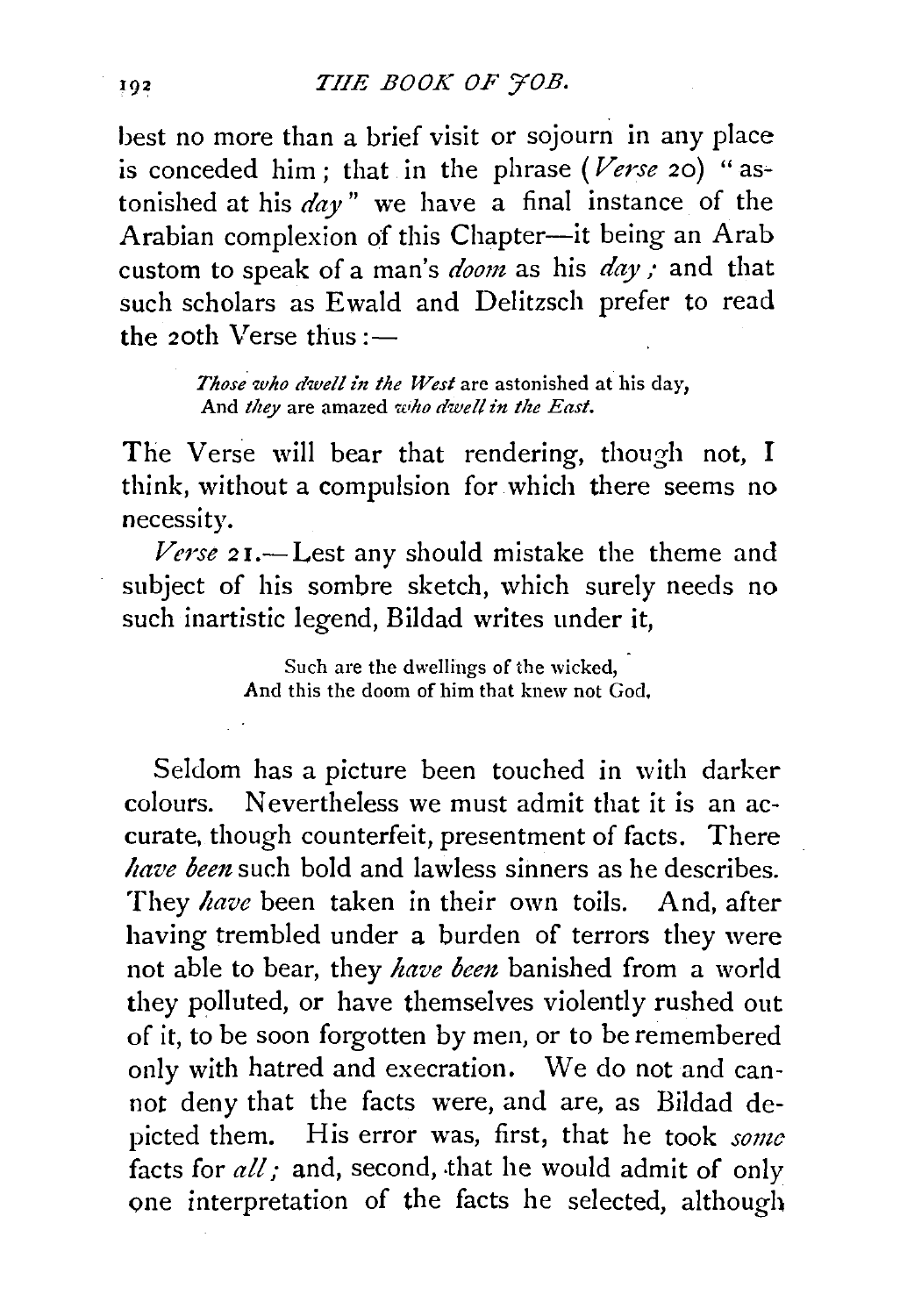they were susceptible of more than one. It by no means follows even in logic that what is true of *some,*  is true of *all,* sinners ; nor that because sin is *one* cause of suffering, therefore suffering has *no other* cause. And, in point of fact, if there are some sinners who reap the due reward of their deeds in time, there are others, still more unhappy, who do not: if some are detected, exposed, and put to the ban before they leave the earth, there are others who are neither driven mad by the terrors of a haunted conscience, nor cast out from the society they have injured and debased. And, again, if the most terrible calamities to which man is exposed-the loss of all outward good, a heart torn by anguish and perplexity, a conscience tormented by doubt and apprehension, the reprobation of men and "universal hiss of scorn," and even the apparent curse of  $God :=if$  all these sometimes befall the bold and insolent transgressor, there are also times when, as in the case of Job, they befall the most righteous and perfect of men.

So that, on the whole, we may say that Bildad's reading both of the lot of man and of the providence of God was false, and false because it was narrow and partial and hard. Say it! We may *see* it. For *Yob*  was the sinner he had in his eye, and much that he had said was as true of Job as it was of the vilest despot who ever disgraced a home or a throne. Was not the lamp of Job put out ? Were not his strong strides, his easy and assured steps, narrowed and fettered to the mere circle of the *mezbele ?* Did he not move as amid nets and toils, finding no escape ? Was he not perplexed and terrified by the miseries which tore and rent his heart, scared with dreams, sickened with mis-VOL. VII.  $13$